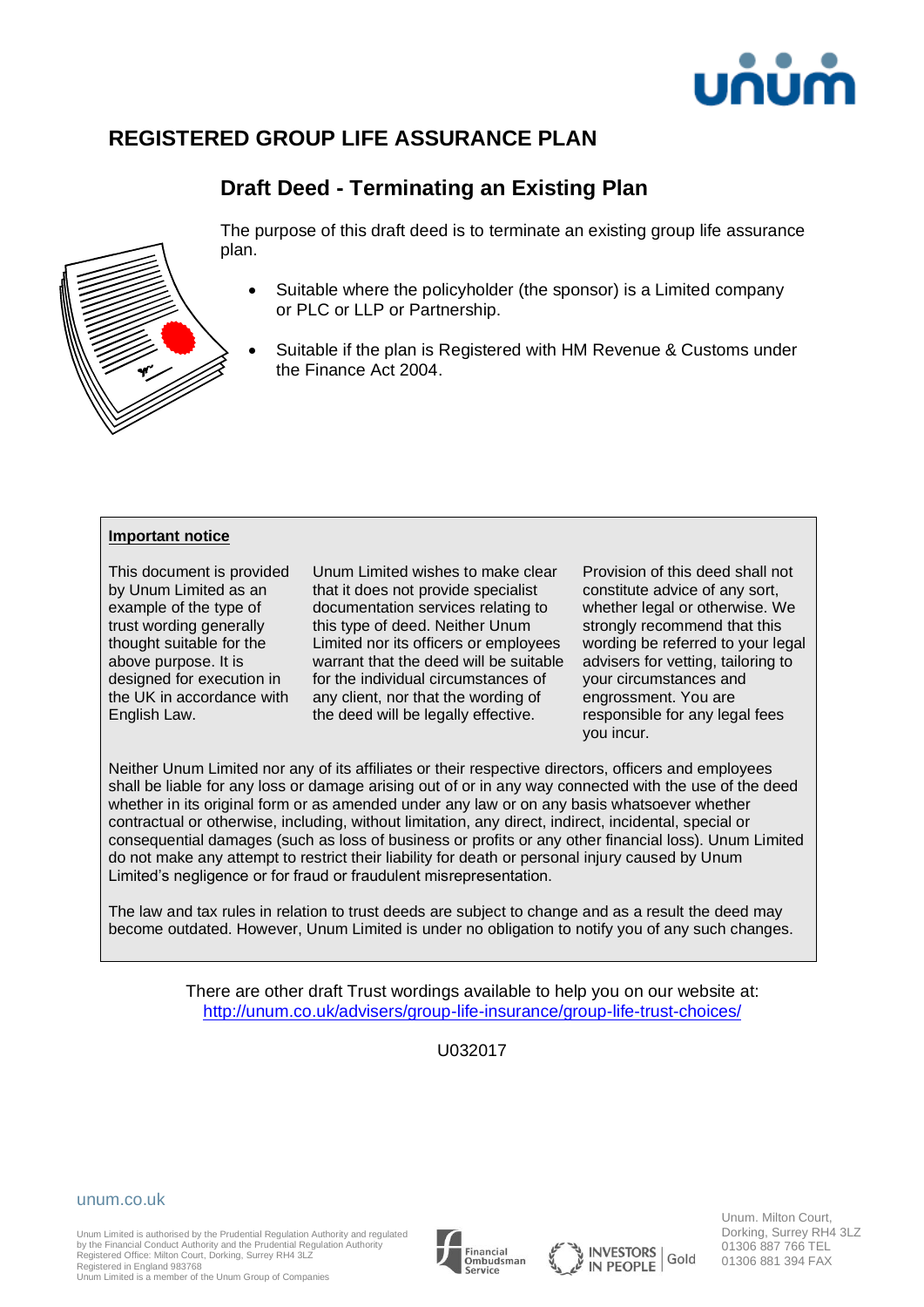#### Reporting Requirements

The Scheme Administrator is responsible for filing the Event Reports, Pension Scheme Return, Accounting for Tax forms and amending Scheme Details to keep them up to date.

The termination of the scheme needs to be reported to HMRC by the Scheme Administrator using the online Scheme Administration within 3 months of the termination [www.gov.uk/guidance/pension-administrators-wind-up-a-scheme](http://www.gov.uk/guidance/pension-administrators-wind-up-a-scheme)

If the scheme was Approved by the Inland Revenue before 6 April 2006 and the Administrator has not yet Registered as a scheme administrator, they will need to first Register and then 'link' to the online record (**PTM**152000 - **PSOnline section 4**)

The Scheme Administrator retains their Registration as a scheme administrator for future use of HMRC Pension Schemes Service Online.

**PTM** is HMRC's Pensions Tax Manual [www.gov.uk/hmrc-internal-manuals/pensions-tax-manual](http://www.gov.uk/hmrc-internal-manuals/pensions-tax-manual)

**PSOnline** is [www.gov.uk/government/publications/pension-schemes-online-user-guide/a-guide](http://www.gov.uk/government/publications/pension-schemes-online-user-guide/a-guide-to-using-the-online-service-for-scheme-administrators-and-practitioners)[to-using-the-online-service-for-scheme-administrators-and-practitioners](http://www.gov.uk/government/publications/pension-schemes-online-user-guide/a-guide-to-using-the-online-service-for-scheme-administrators-and-practitioners)

This information is based on Unum's current interpretation of the underlying legislation that applies and which may change. We do not accept any responsibility for any loss which may arise from reliance on this information.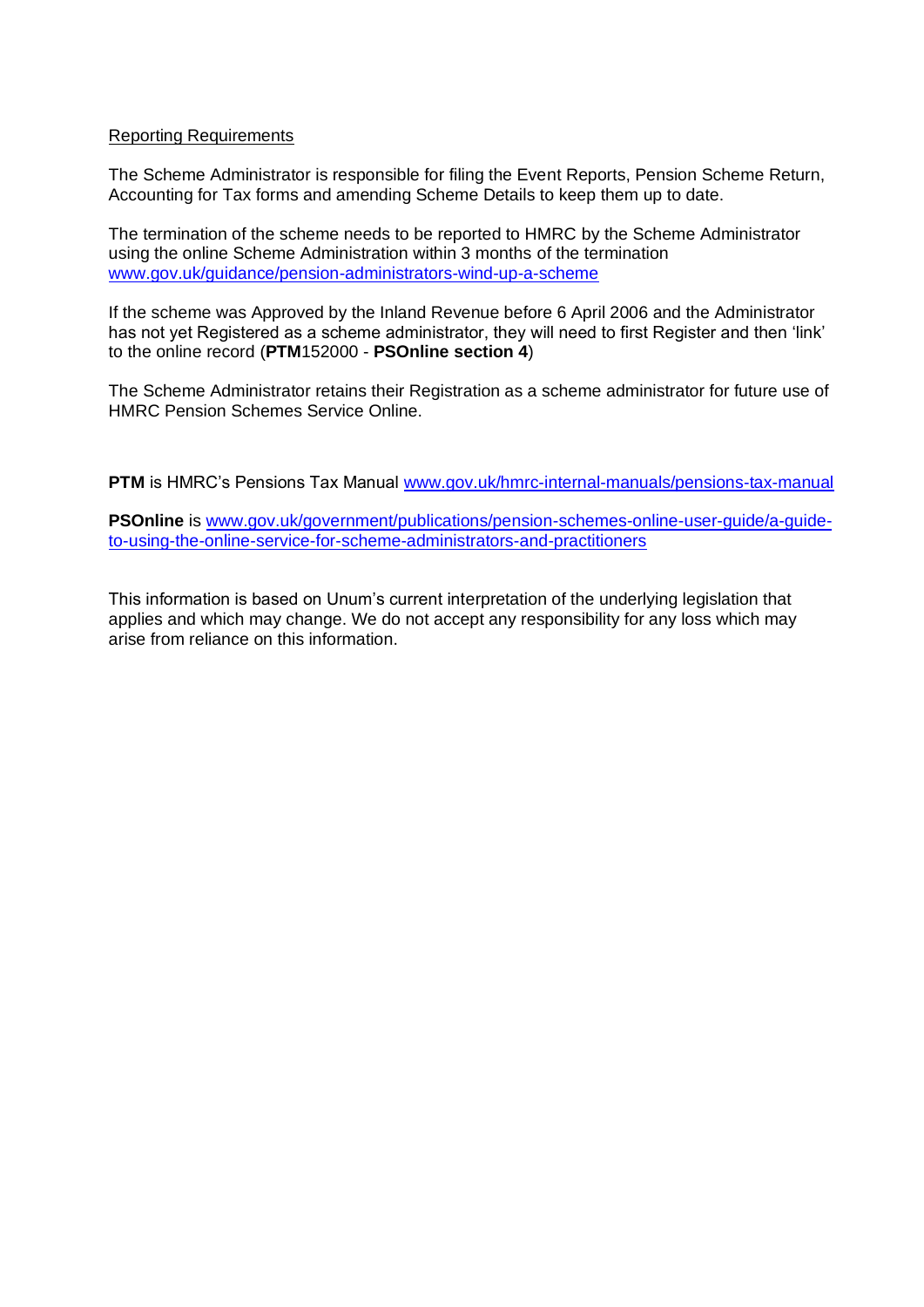## **Deed of Termination**

**THIS DEED OF TERMINATION** is made on the day set out below (the **execution date**) by the **sponsor**. Execution of this deed terminates the **plan**.

| Plan                                      |  |
|-------------------------------------------|--|
| (Plan name as shown<br>on the trust deed) |  |
| <b>Termination Date</b>                   |  |

| <b>Sponsor</b>                                          |  |
|---------------------------------------------------------|--|
| <b>Company Registration</b><br>Number of the Sponsor    |  |
| Address of<br>the Sponsor<br>(Registered if applicable) |  |
| <b>Scheme Administrator</b><br>(name and address)       |  |

**SUPPLEMENTAL** to a trust deed (the **trust deed**) made by the **sponsor** which established the **plan** for the purpose of providing benefits on death in respect of such persons as are admitted to membership.

#### **BACKGROUND**

- (A) The **sponsor**, having the power in the **trust deed**, wishes to terminate the **plan** with effect from the **termination date**.
- (B) The **sponsor** has given appropriate notice of their intention to terminate the **plan** to the trustees of the **plan** and the employers participating in the **plan**.
- (C) The **scheme administrator** is the scheme administrator for the purposes of section 270 of the Finance Act 2004 of the **plan**.

#### **NOW THIS DEED PROVIDES** as follows:

- (1) The **sponsor** hereby terminates the **plan** on the **termination date**. Should the **plan** be holding benefits at the **termination date**, the **plan** shall continue until the last remaining benefit is paid or applied. On completion of these matters the **plan** trusts shall be dissolved.
- (2) The **scheme administrator** shall ensure that they carry out all duties and responsibilities conferred or imposed on them by Part 4 of the Finance Act 2004 or any other legislation, relating to the termination of the **plan**.